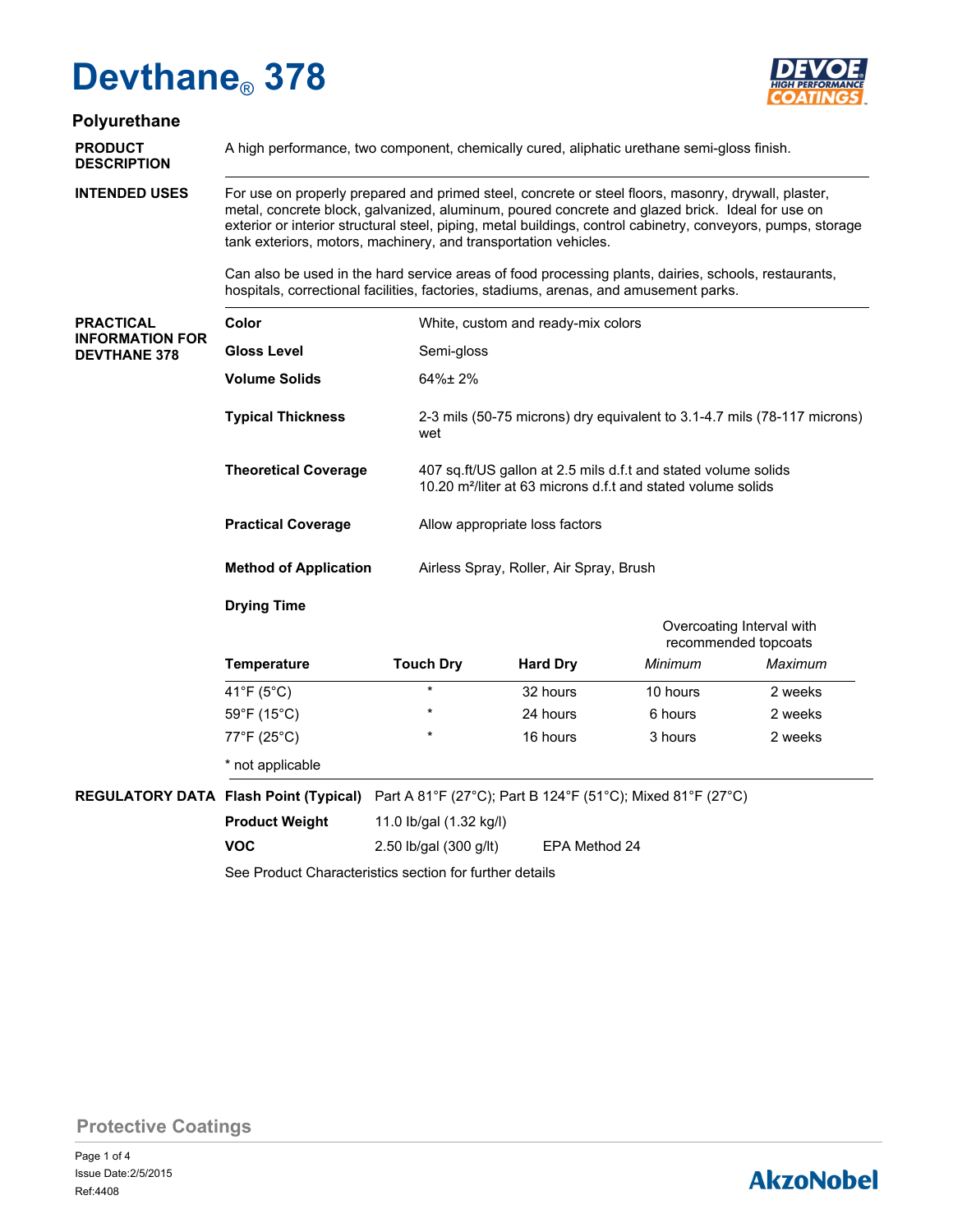

### **Polyurethane**

### **SURFACE PREPARATION**

Surfaces must be dry, clean, free of oil, grease, form release agents, curing compounds, laitance, other foreign matter and be structurally sound. Remove all loose paint, mortar spatter, mill scale, and rust.

Please see Systems Compatibility section for approved primers. To ensure optimum appearance, any primer or undercoat should be smooth and free of any surface defects such as runs, dry spray or heavy orange peel.

#### **New Surfaces:**

#### **Steel**

Apply over surfaces which have been suitably prepared and primed. Consult the relevant primer datasheet for advice on surface preparation requirements. Suitable primers are:Devran 224HS, Bar-Rust 231, Bar-Rust 235 or Bar-Rust 233H.

#### **Galvanized Steel and Aluminum**

Remove dirt, grease, oil or other surface contamination by solvent cleaning or with Devprep 88 cleaner or other suitable cleaner, followed by a thorough water rinsing. Prime using Devran 201H, Devran 203 or Devran 205 epoxy primers.

#### **Concrete Block:**

Remove loose aggregate and repair voids. Fill with Devthane 378 or Bar-Rust 235, Bar-Rust 233H epoxies or Tru-Glaze-WB 4015 filler.

#### **Concrete Floors, Poured Concrete**

Cure at least 30 days. Acid etch or abrasive blast slick, glazed concrete or concrete with laitance. Prime with Bar-Rust 235 or Bar-Rust 233H epoxies, thinned 25% with recommended thinner or use Pre-Prime 167 Penetrating Sealer.

#### **Previously Painted Surfaces:**

Poorly adhering old coatings should be removed. Wash to remove contaminants. Rinse thoroughly with water and allow to dry. Dull glossy areas by light sanding. Remove all debris. Prime bare areas with primer specified under New Surfaces.

#### **Drywall:**

Prime with a premium acrylic latex vapor barrier primer sealer.

#### **Fiberglass**

Solvent wipe, scuff sand and solvent wipe again. Prime with Devran 201H epoxy.

| <b>APPLICATION</b> | <b>Mixing</b>               | Material is supplied in two containers as a unit. Always mix a complete unit in the proportions<br>supplied. Once the unit has been mixed, it must be used within the working pot life specified.<br>Agitate Base (Part A) with a power agitator.<br>(1)<br>(2)<br>Combine entire contents of Curing Agent (Part B) with Base<br>(Part A) and mix thoroughly with power agitator.                                               |             |                                                                                                                                                                                              |  |  |
|--------------------|-----------------------------|---------------------------------------------------------------------------------------------------------------------------------------------------------------------------------------------------------------------------------------------------------------------------------------------------------------------------------------------------------------------------------------------------------------------------------|-------------|----------------------------------------------------------------------------------------------------------------------------------------------------------------------------------------------|--|--|
|                    | <b>Mix Ratio</b>            | 4 part(s) : 1 part(s) by volume                                                                                                                                                                                                                                                                                                                                                                                                 |             |                                                                                                                                                                                              |  |  |
|                    | <b>Working Pot Life</b>     | 41°F (5°C)                                                                                                                                                                                                                                                                                                                                                                                                                      | 59°F (15°C) | 77°F (25°C)                                                                                                                                                                                  |  |  |
|                    |                             | 6 hours                                                                                                                                                                                                                                                                                                                                                                                                                         | 5 hours     | 4 hours                                                                                                                                                                                      |  |  |
|                    | <b>Airless Spray</b>        | Recommended                                                                                                                                                                                                                                                                                                                                                                                                                     |             | Tip Range 11-17 thou (0.28-0.43 mm)<br>Total output fluid pressure at spray tip not less than 3000 psi<br>$(211 \text{ kg/cm}^2)$<br>See Product Characteristics section for further details |  |  |
|                    | Air Spray<br>(Conventional) | Recommended                                                                                                                                                                                                                                                                                                                                                                                                                     |             | See Product Characteristics section for further details                                                                                                                                      |  |  |
|                    | <b>Brush</b>                | Suitable                                                                                                                                                                                                                                                                                                                                                                                                                        |             |                                                                                                                                                                                              |  |  |
|                    | <b>Roller</b>               | Suitable                                                                                                                                                                                                                                                                                                                                                                                                                        |             |                                                                                                                                                                                              |  |  |
|                    | <b>Thinner</b>              | (or T-17 Thinner)                                                                                                                                                                                                                                                                                                                                                                                                               |             | If necessary, use T-9 Thinner See Product Characteristics section for further details                                                                                                        |  |  |
|                    | <b>Cleaner</b>              | T-9 Thinner                                                                                                                                                                                                                                                                                                                                                                                                                     |             |                                                                                                                                                                                              |  |  |
|                    | <b>Work Stoppages</b>       | Do not allow material to remain in hoses, gun or spray equipment. Thoroughly flush all<br>equipment with T-9 Thinner. Once units of paint have been mixed they should not be resealed<br>and it is advised that after prolonged stoppages work recommences with freshly mixed units.                                                                                                                                            |             |                                                                                                                                                                                              |  |  |
|                    | <b>Clean Up</b>             | Clean all equipment immediately after use with T-9 Thinner. It is good working practice to<br>periodically flush out spray equipment during the course of the working day. Frequency of<br>cleaning will depend upon amount sprayed, temperature and elapsed time, including any<br>delays. All surplus material and empty containers should be disposed of in accordance with<br>appropriate regional regulations/legislation. |             |                                                                                                                                                                                              |  |  |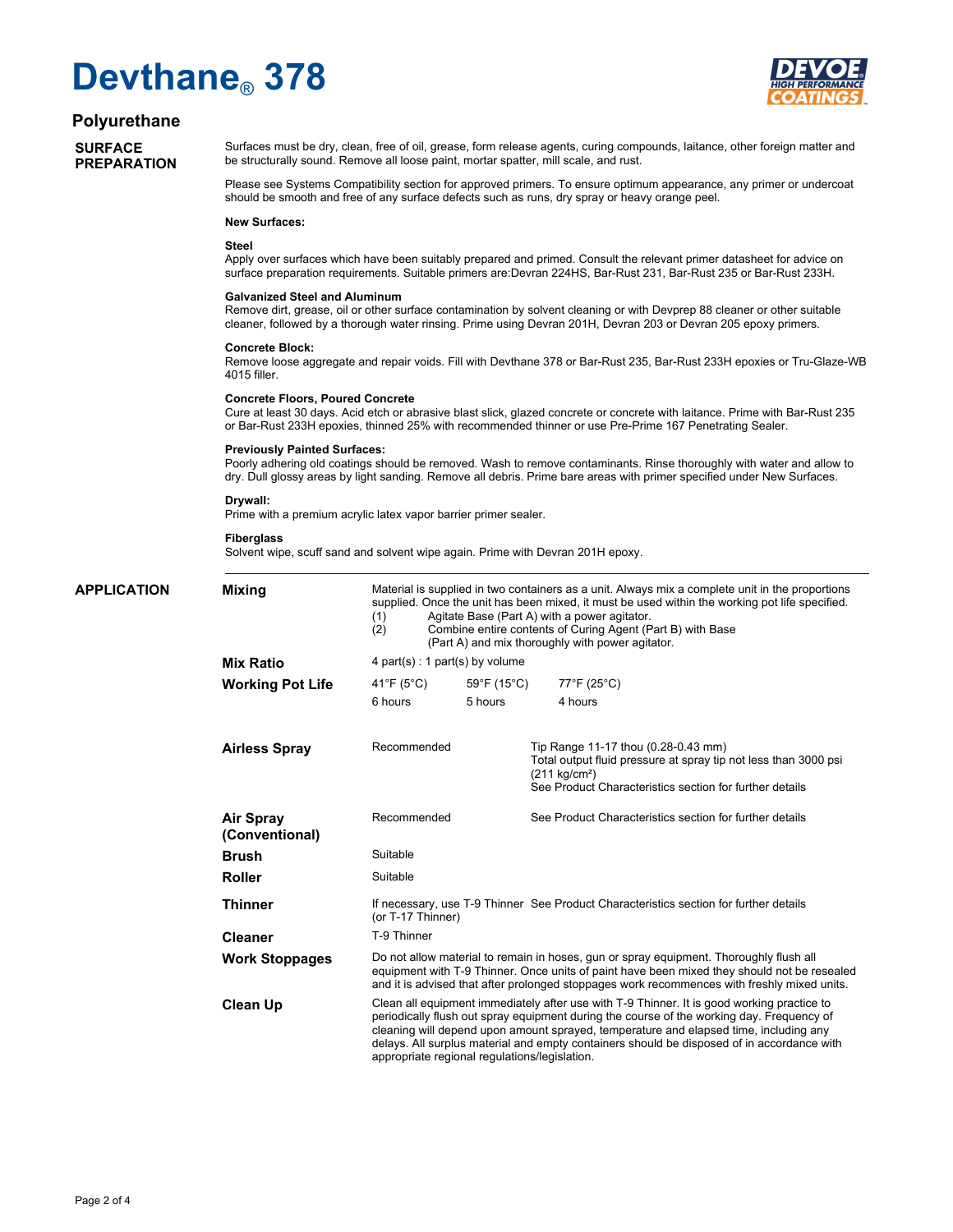## **Polyurethane**

**PRODUCT CHARACTERISTICS**

## Advantages:

- Excellent gloss and color retention
- Excellent abrasion and chemical resistance
- Low VOC
- Easily applied by brush, roller or spray
- Wide color selection
- Excellent resistance to marring, chipping, and scratching

Cure Acceleration: Urethane catalyst 070A0000 may be used to accelerate cure at or below 40°F (5°C). The addition of one or two ounces per gallon will decrease the dry hard time approximately one-third to one-half respectively at 40°F (5°C). The pot life will be reduced one-half to three-fourths.

Thinning is not normally required. However, depending on local VOC and air quality regulations, small amounts (5% or less) of T-9 Thinner may be added. Small amounts (5% or less) of T-17 Thinner may improve roller, brush or spray application. If local VOC and/or air quality regulations are not an issue, and depending on the individual set-up of the spray equipment, additional thinning may be allowed to obtain the desired individual finish.

The maximum operating temperature for Devthane 378 is 248ºF (120°C).

Exposure to continuous operating temperatures towards the maximum dry temperature resistance of this product may induce some discoloration.

Devthane 378 reacts with atmospheric moisture, and as such when in the can should remain covered at all times. Failure to keep tin covered will result in skinning of unused material and loss of pot life.

Devthane 378 may be tinted with industrial colorants; contact International Paint for further information. Add colorants only to the base portion and mix thoroughly before adding the converter portion.

For airless spray application: Ideally, fluid hoses should not be less than 3/8" ID and not longer than 50 feet to obtain optimum results. Longer hose length may require an increase in pump capacity, pressure, and/or thinning.

For air spray application: Use a professional grade conventional gun with a 0.070" (1.78mm) fluid tip or larger. Adjust fluid and air pressure to achieve a good spray pattern.

Care should be taken that proper and uniform film thicknesses are obtained. Brushing and rolling may require multiple coats to achieve correct film thickness and/or hiding.

Note: VOC values are typical and are provided for guidance purpose only. These may be subject to variation depending on factors such as differences in color and normal manufacturing tolerances.

#### **SYSTEMS COMPATIBILITY**

The following primers are recommended for Devthane 378:

Bar-Rust 231 Bar-Rust 233H Cathacoat 302HB Cathacoat 30<br>Cathacoat 313 Devran 201H Cathacoat 313<br>Devran 203 Devran 203 Devran 261QC

Cathacoat 302H<br>Cathacoat 303H Tru-Glaze-WB 4030